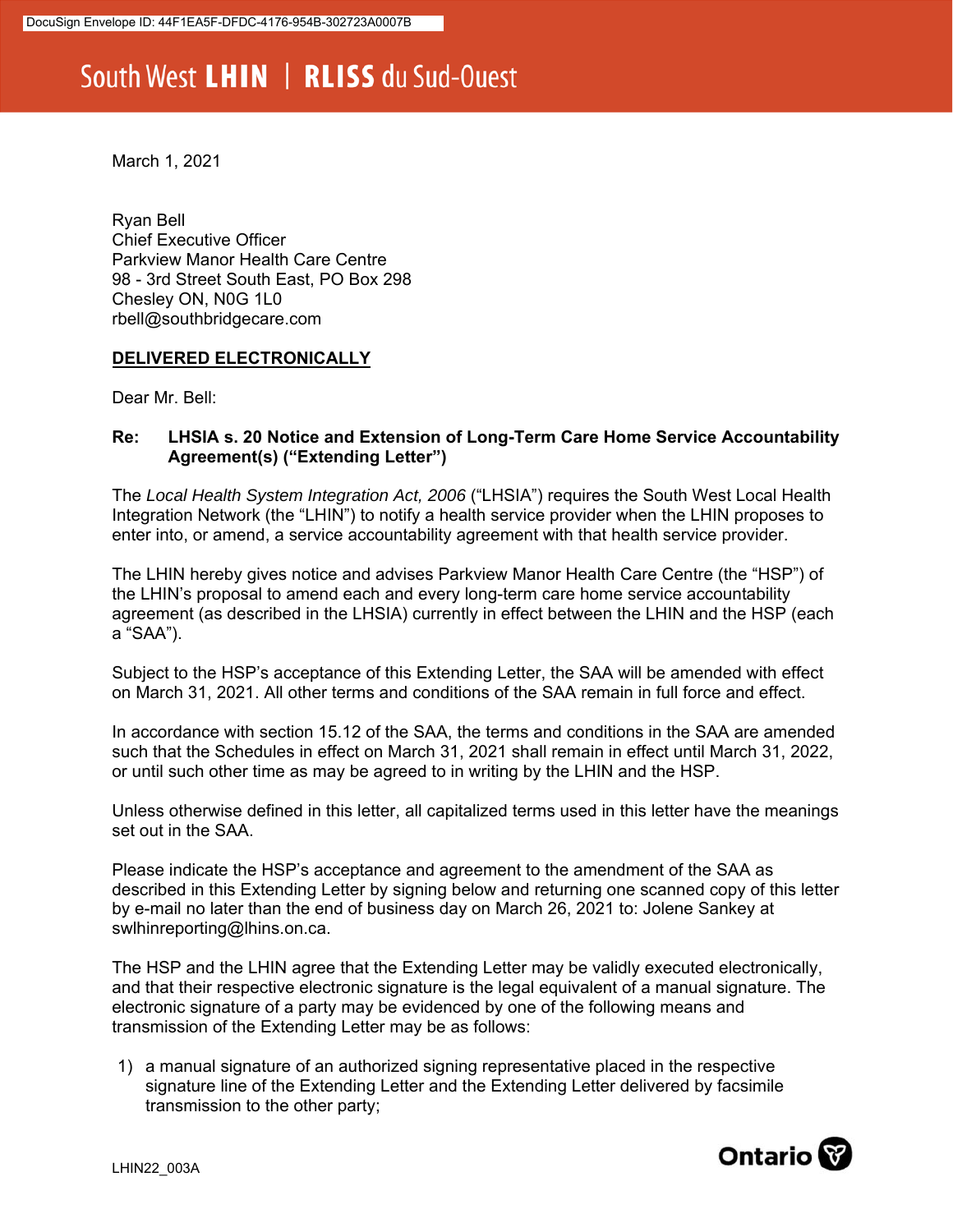- 2) a manual signature of an authorized signing representative placed in the respective signature line of the Extending Letter and the Extending Letter scanned as a pdf and delivered by email to the other party;
- 3) a digital signature, including the name of the authorized signing representative typed in the respective signature line of the Extending Letter, an image of a manual signature or an Adobe signature of an authorized signing representative, or any other digital signature of an authorized signing representative with the other party's prior written consent, placed in the respective signature line of the Extending Letter and the Extending Letter delivered by email to the other party; or
- 4) any other means with the other party's prior written consent.

Should you have any questions regarding the information provided in this Extending Letter, please contact Sandra Smith, Director, Performance and Evaluation at sandra.smith@lhins.on.ca.

Sincerely,

Mark B. Walton

Regional Lead (Interim), West Region, Ontario Health, and Chief Executive Officer Erie St. Clair, South West, Hamilton Niagara Haldimand Brant and Waterloo Wellington LHINs

- c. Adam Beirnes, Chief Financial Officer, Parkview Manor Health Care Centre
- c. Mark Brintnell, Vice President, Quality, Performance and Evaluation, Ontario Health (West)
- c. Sandra Smith, Director, Performance and Evaluation, Ontario Health (West)

Signature page follows